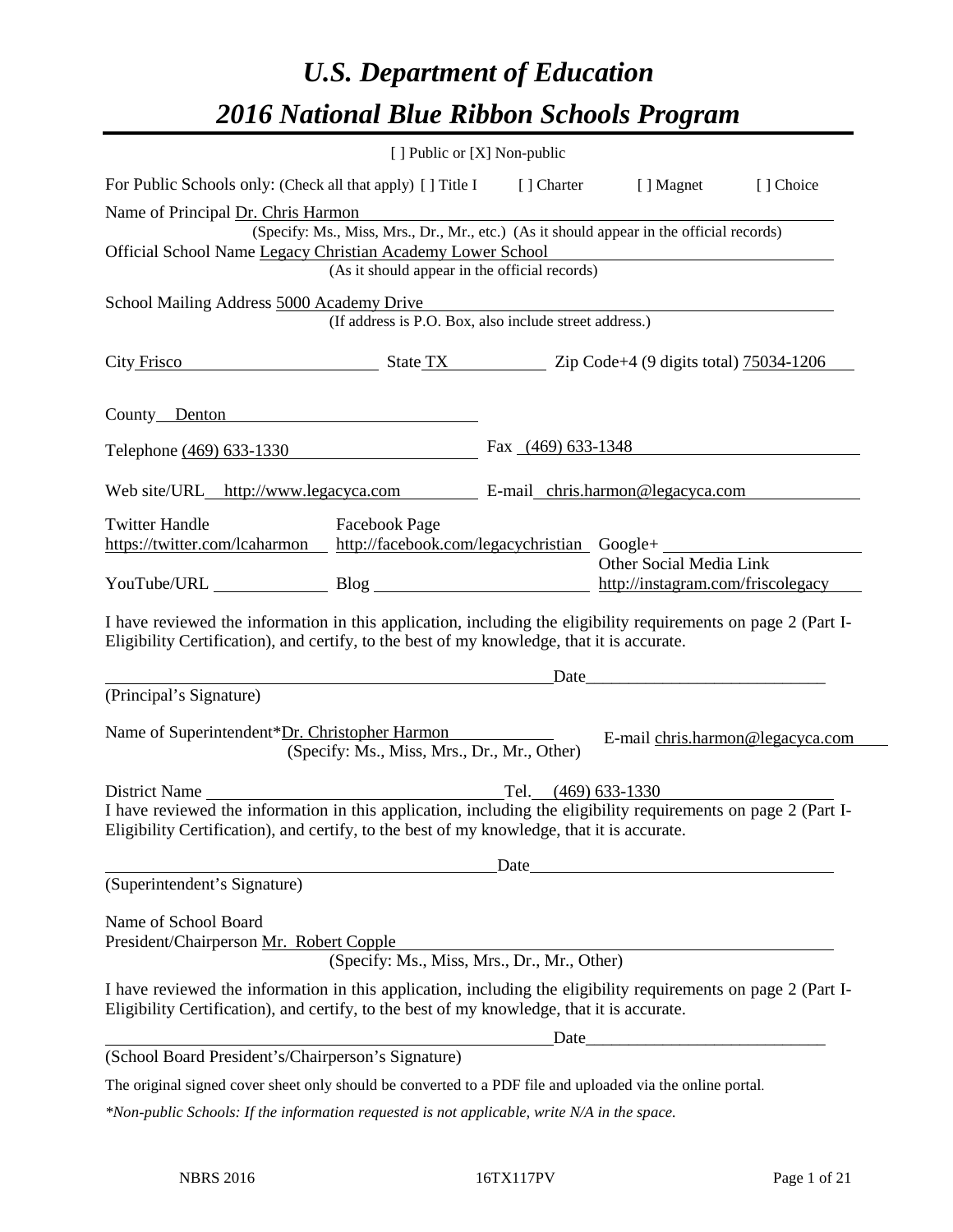The signatures on the first page of this application (cover page) certify that each of the statements below, concerning the school's eligibility and compliance with U.S. Department of Education and National Blue Ribbon Schools requirements, are true and correct.

- 1. The school configuration includes one or more of grades K-12. (Schools on the same campus with one principal, even a K-12 school, must apply as an entire school.)
- 2. The public school has met their state's accountability requirements (i.e., avoided sanctions) in participation, performance in reading (or English language arts) and mathematics, and other academic indicators (i.e., attendance rate and graduation rate) using the most recent accountability results available for the year prior to nomination.
- 3. To meet final eligibility, a public school must meet the state's accountability requirements (i.e., avoided sanctions) in participation, performance in reading (or English language arts) and mathematics, and other academic indicators (i.e., attendance rate and graduation rate) for the year in which they are nominated (2015-2016) and be certified by the state representative. Any status appeals must be resolved at least two weeks before the awards ceremony for the school to receive the award.
- 4. If the school includes grades 7 or higher, the school must have foreign language as a part of its curriculum.
- 5. The school has been in existence for five full years, that is, from at least September 2010 and each tested grade must have been part of the school for the past three years.
- 6. The nominated school has not received the National Blue Ribbon Schools award in the past five years: 2011, 2012, 2013, 2014, or 2015.
- 7. The nominated school has no history of testing irregularities, nor have charges of irregularities been brought against the school at the time of nomination. The U.S. Department of Education reserves the right to disqualify a school's application and/or rescind a school's award if irregularities are later discovered and proven by the state.
- 8. The nominated school or district is not refusing Office of Civil Rights (OCR) access to information necessary to investigate a civil rights complaint or to conduct a district-wide compliance review.
- 9. The OCR has not issued a violation letter of findings to the school district concluding that the nominated school or the district as a whole has violated one or more of the civil rights statutes. A violation letter of findings will not be considered outstanding if OCR has accepted a corrective action plan from the district to remedy the violation.
- 10. The U.S. Department of Justice does not have a pending suit alleging that the nominated school or the school district as a whole has violated one or more of the civil rights statutes or the Constitution's equal protection clause.
- 11. There are no findings of violations of the Individuals with Disabilities Education Act in a U.S. Department of Education monitoring report that apply to the school or school district in question; or if there are such findings, the state or district has corrected, or agreed to correct, the findings.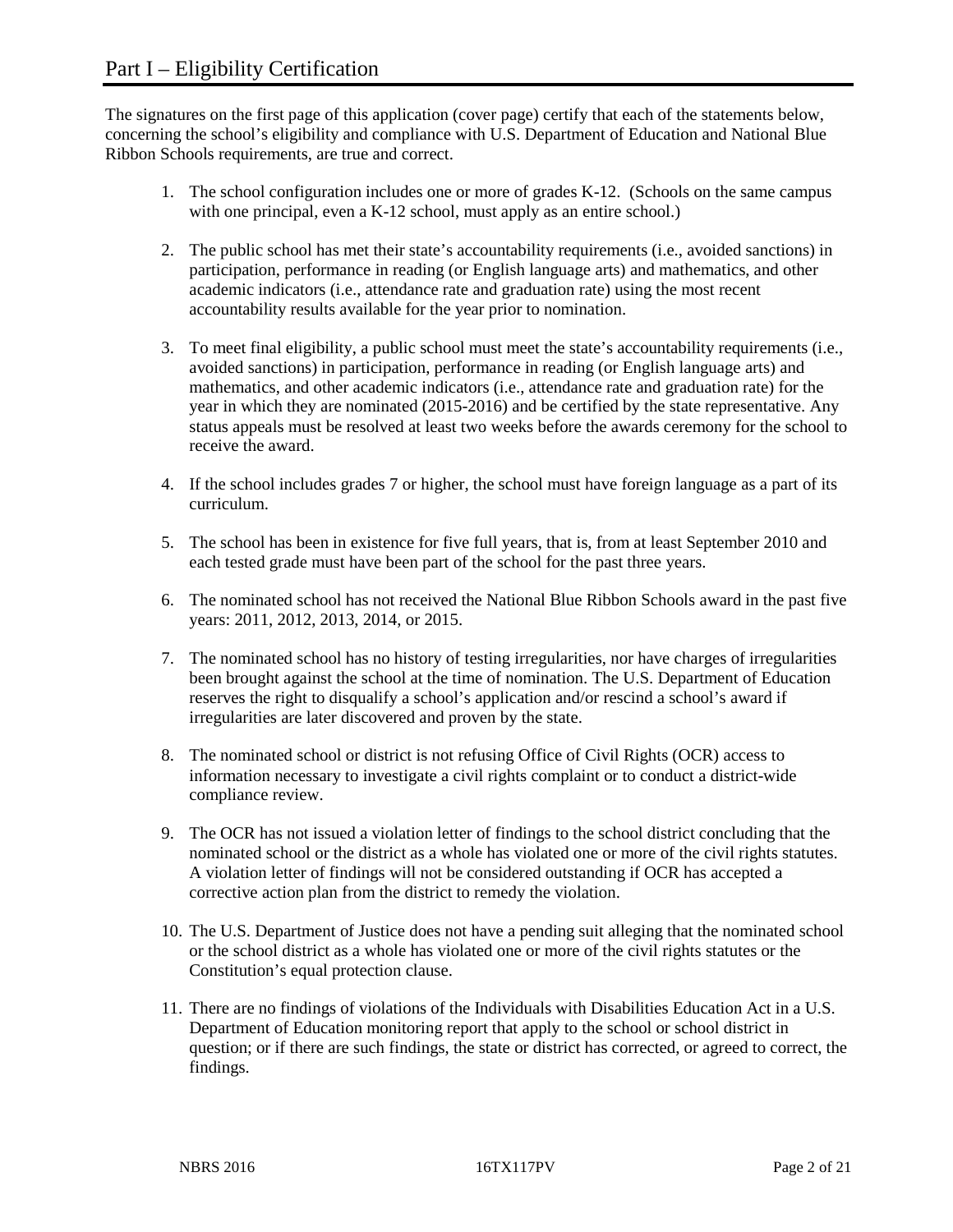#### **Data should be provided for the most recent school year (2015-2016) unless otherwise stated.**

**DISTRICT** (Question 1 is not applicable to non-public schools)

| $\mathbf{L}$ | Number of schools in the district<br>(per district designation): | $\underline{0}$ Elementary schools (includes K-8)<br>0 Middle/Junior high schools<br>0 High schools |
|--------------|------------------------------------------------------------------|-----------------------------------------------------------------------------------------------------|
|              |                                                                  | $0 K-12$ schools                                                                                    |

0 TOTAL

**SCHOOL** (To be completed by all schools)

- 2. Category that best describes the area where the school is located:
	- [] Urban or large central city [ ] Suburban with characteristics typical of an urban area [X] Suburban [ ] Small city or town in a rural area [ ] Rural
- 3. Number of students as of October 1, 2015 enrolled at each grade level or its equivalent in applying school:

| Grade                           | # of         | # of Females | <b>Grade Total</b> |
|---------------------------------|--------------|--------------|--------------------|
|                                 | <b>Males</b> |              |                    |
| <b>PreK</b>                     | 0            | $\theta$     | 0                  |
| $\mathbf K$                     | 19           | 13           | 32                 |
| 1                               | 25           | 29           | 54                 |
| 2                               | 26           | 26           | 52                 |
| 3                               | 20           | 28           | 48                 |
| 4                               | 27           | 33           | 60                 |
| 5                               | 0            | 0            | 0                  |
| 6                               | 0            | 0            | 0                  |
| 7                               | 0            | 0            | 0                  |
| 8                               | 0            | 0            | 0                  |
| 9                               | 0            | 0            | 0                  |
| 10                              | 0            | 0            | 0                  |
| 11                              | 0            | 0            | 0                  |
| 12 or higher                    | 0            | 0            | 0                  |
| <b>Total</b><br><b>Students</b> | 117          | 129          | 246                |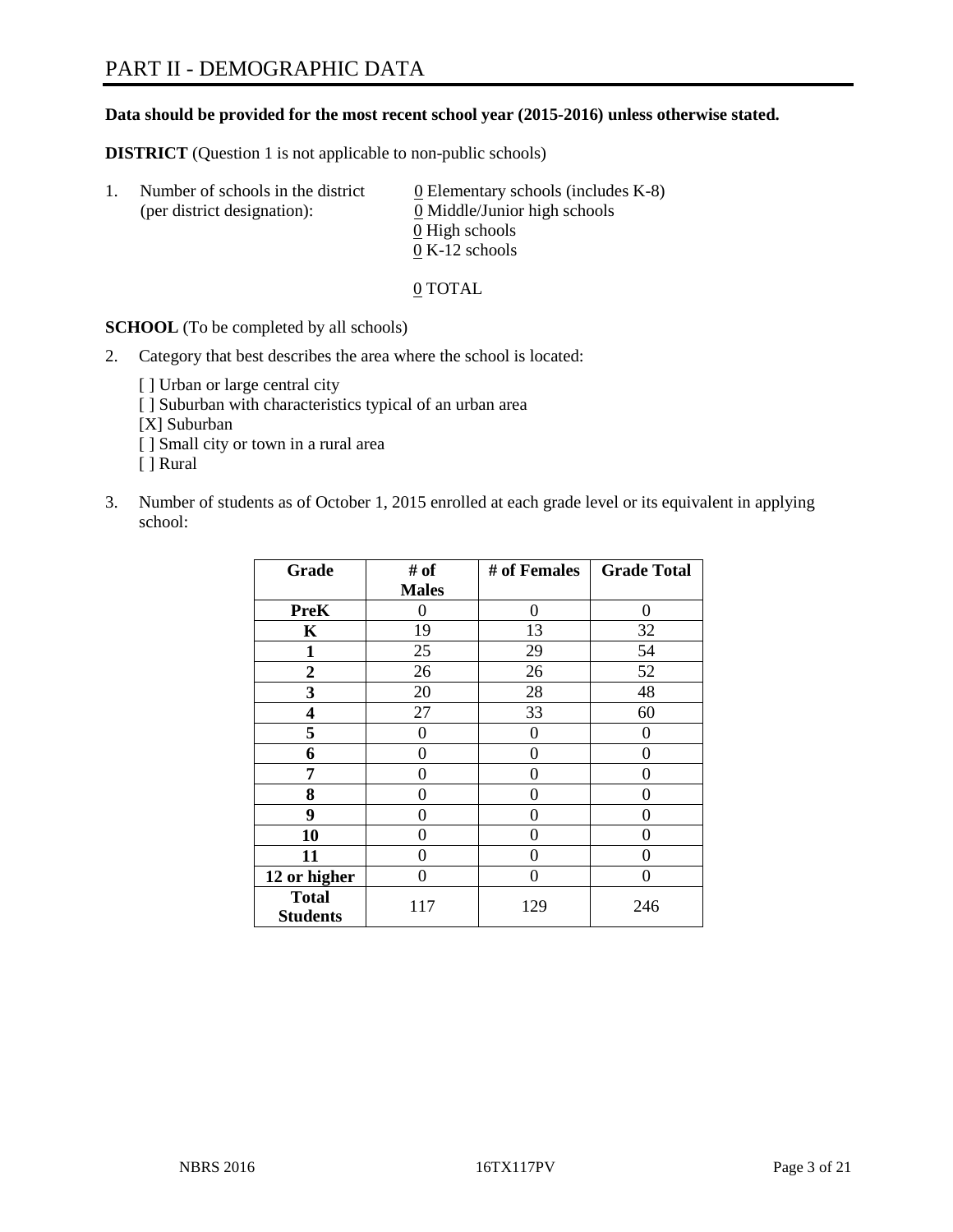4. Racial/ethnic composition of 2 % American Indian or Alaska Native the school: 3 % Asian

 % Black or African American % Hispanic or Latino % Native Hawaiian or Other Pacific Islander 79 % White % Two or more races **100 % Total**

(Only these seven standard categories should be used to report the racial/ethnic composition of your school. The Final Guidance on Maintaining, Collecting, and Reporting Racial and Ethnic Data to the U.S. Department of Education published in the October 19, 2007 *Federal Register* provides definitions for each of the seven categories.)

5. Student turnover, or mobility rate, during the  $2014 - 2015$  school year:  $3\%$ 

This rate should be calculated using the grid below. The answer to (6) is the mobility rate.

| <b>Steps For Determining Mobility Rate</b>         | <b>Answer</b> |
|----------------------------------------------------|---------------|
| (1) Number of students who transferred to          |               |
| the school after October 1, 2014 until the         | 8             |
| end of the 2014-2015 school year                   |               |
| (2) Number of students who transferred             |               |
| <i>from</i> the school after October 1, 2014 until |               |
| the end of the 2014-2015 school year               |               |
| (3) Total of all transferred students [sum of      | 9             |
| rows $(1)$ and $(2)$ ]                             |               |
| (4) Total number of students in the school as      | 303           |
| of October 1, 2014                                 |               |
| $(5)$ Total transferred students in row $(3)$      |               |
| divided by total students in row (4)               | 0.030         |
| $(6)$ Amount in row $(5)$ multiplied by 100        | 3             |

6. English Language Learners (ELL) in the school:  $0\%$ 

0 Total number ELL

Specify each non-English language represented in the school (separate languages by commas):

7. Students eligible for free/reduced-priced meals:  $0\%$ 

Total number students who qualify:  $\qquad 0$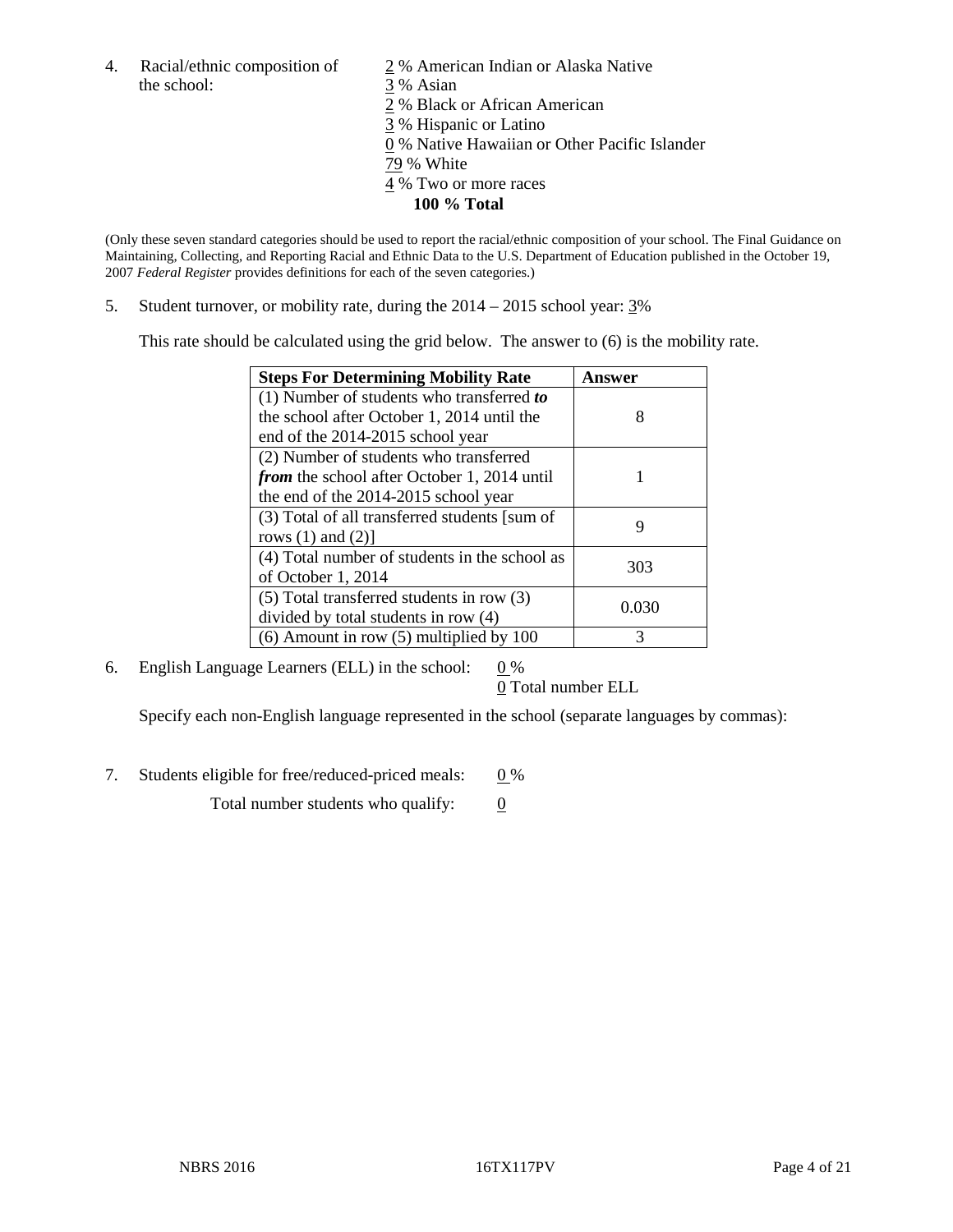Indicate below the number of students with disabilities according to conditions designated in the Individuals with Disabilities Education Act. Do not add additional conditions. It is possible that students may be classified in more than one condition.

| 0 Autism                              | 0 Orthopedic Impairment                       |
|---------------------------------------|-----------------------------------------------|
| 0 Deafness                            | 0 Other Health Impaired                       |
| 0 Deaf-Blindness                      | 0 Specific Learning Disability                |
| 0 Emotional Disturbance               | $\underline{0}$ Speech or Language Impairment |
| $\underline{0}$ Hearing Impairment    | 0 Traumatic Brain Injury                      |
| 0 Mental Retardation                  | 0 Visual Impairment Including Blindness       |
| $\underline{0}$ Multiple Disabilities | <b>0</b> Developmentally Delayed              |

- 9. Number of years the principal has been in her/his position at this school:  $1 \overline{1}$
- 10. Use Full-Time Equivalents (FTEs), rounded to nearest whole numeral, to indicate the number of school staff in each of the categories below:

|                                       | <b>Number of Staff</b> |
|---------------------------------------|------------------------|
| Administrators                        |                        |
| Classroom teachers                    | 15                     |
| Resource teachers/specialists         |                        |
| e.g., reading, math, science, special |                        |
| education, enrichment, technology,    |                        |
| art, music, physical education, etc.  |                        |
| Paraprofessionals                     | $\mathfrak{D}$         |
| Student support personnel             |                        |
| e.g., guidance counselors, behavior   |                        |
| interventionists, mental/physical     |                        |
| health service providers,             |                        |
| psychologists, family engagement      |                        |
| liaisons, career/college attainment   |                        |
| coaches, etc.                         |                        |

11. Average student-classroom teacher ratio, that is, the number of students in the school divided by the FTE of classroom teachers, e.g.,  $22:1$  16:1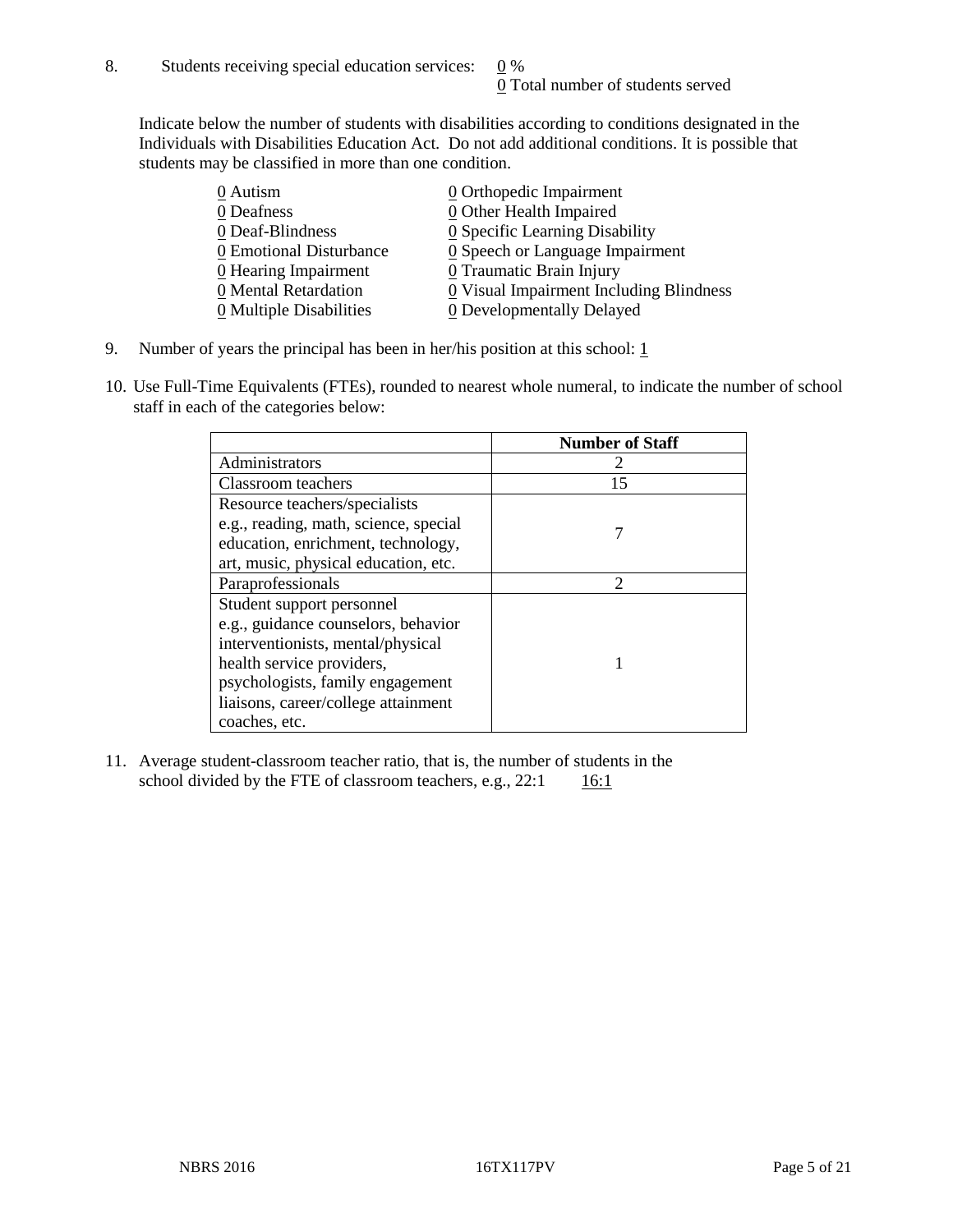12. Show daily student attendance rates. Only high schools need to supply yearly graduation rates.

| <b>Required Information</b> |     | 2014-2015   2013-2014   2012-2013 |       | 2011-2012 | 2010-2011 |
|-----------------------------|-----|-----------------------------------|-------|-----------|-----------|
| Daily student attendance    | 97% | 96%                               | 95%   | 77%       | 95%       |
| High school graduation rate | 0%  | 0%                                | $0\%$ | 9%        | 0%        |

#### 13. **For high schools only, that is, schools ending in grade 12 or higher.**

Show percentages to indicate the post-secondary status of students who graduated in Spring 2015.

| <b>Post-Secondary Status</b>                  |    |
|-----------------------------------------------|----|
| Graduating class size                         |    |
| Enrolled in a 4-year college or university    | 0% |
| Enrolled in a community college               | 0% |
| Enrolled in career/technical training program | 0% |
| Found employment                              | 0% |
| Joined the military or other public service   | 0% |
| Other                                         |    |

14. Indicate whether your school has previously received a National Blue Ribbon Schools award. Yes No X

If yes, select the year in which your school received the award.

15. In a couple of sentences, provide the school's mission or vision statement.

Legacy Christian Academy offers a college preparatory education balanced in academics, athletics and fine arts within a Christian community to equip strong leaders with Biblical convictions for tomorrow.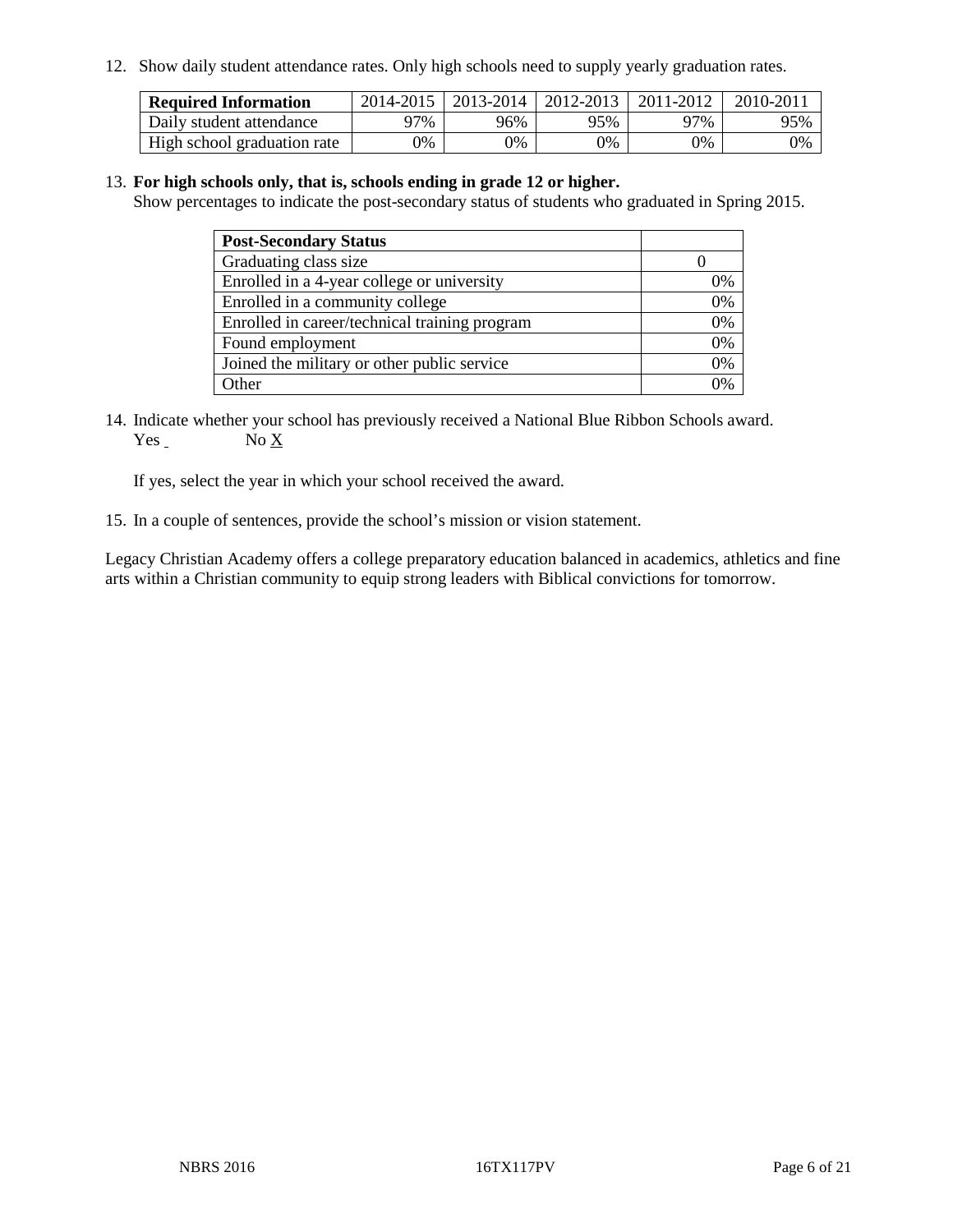# PART III – SUMMARY

Located in the heart of Frisco, Texas, on a 15-acre site consisting of two campuses with an athletic complex, Legacy Christian Academy serves families from 40 different zip codes across North Texas in the North Dallas area. Early Elementary (PreK3-TK), Lower School (grades K-4) and Intermediate School (grades 5- 8) attend classes on the south campus, and Upper School (grades 9-12) is housed on the north campus. Beyond classrooms, the physical facilities include six science labs, a library, a chapel, two computer labs, two cafeterias, a stage, band and choir halls, two playgrounds, two gymnasiums, a fieldhouse, and football, baseball, and softball fields. The Academy is accredited by AdvancEd and Association of Christian Schools International and is a charter member of the Council on Educational Standards & Accountability. Current enrollment for the Academy is 875 students, with 246 in Lower School. The student body is predominantly Caucasian, which is consistent with the community, and serves highly-educated, upper-middle class families. Since 1999, Legacy's mission has been to provide a college preparatory education balanced in academics, athletics, and fine arts within a Christian community to equip strong leaders with biblical convictions for tomorrow.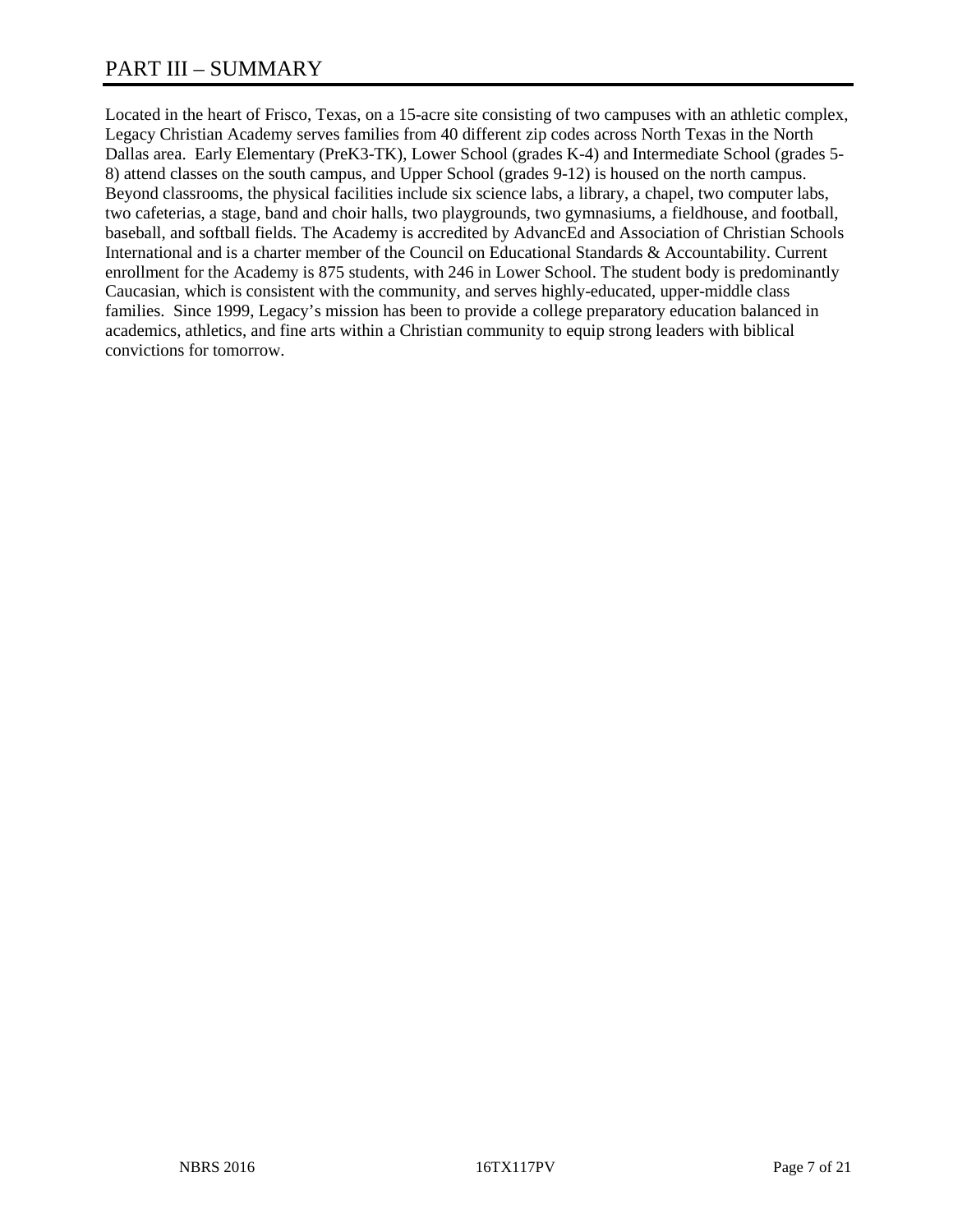needing additional academic support utilize the Success Center.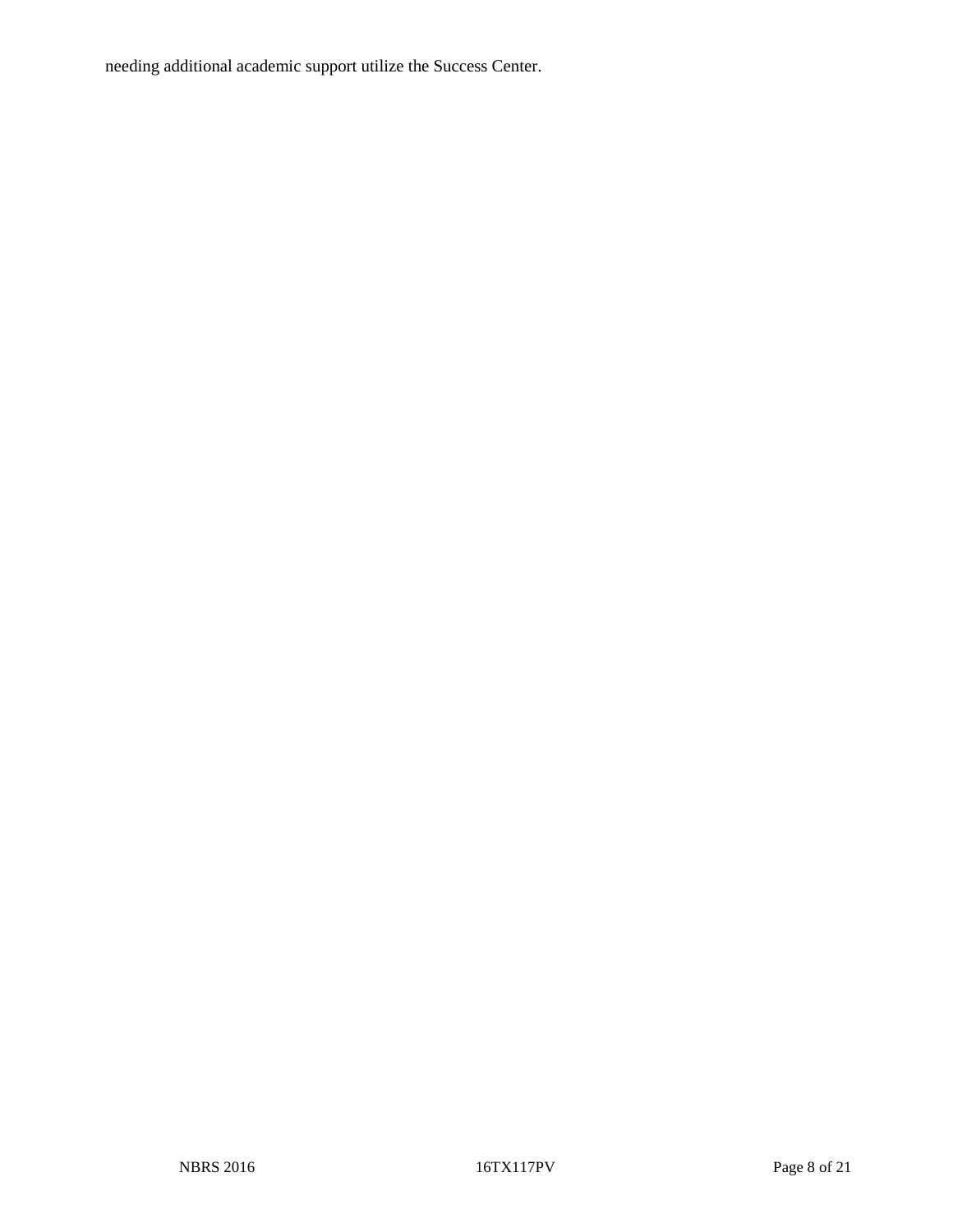# **1. Core Curriculum:**

Lower School provides an environment that challenges students to grow in academic excellence alongside the development of Christian character that empowers them for a successful future. Lower School utilizes the State and National standards throughout the planning and implementing of curriculum, documented in Eduphoria, which is an online planner and curriculum management application. This written curriculum works together with the "living" curriculum that teaches through interactions between students, parents, and faculty. The curriculum is analyzed in an ongoing process to ensure the skills and knowledge taught align with the Academy's identified standards and benchmarks.

The Lower School language arts curriculum provides a well-balanced approach to reading, writing, and language/word study. The program targets word meaning, exposure to a variety of literary genres, comprehension, and critical thinking skills. A systematic phonics curriculum begins in kindergarten and advances in each grade level from expanding vocabulary to critical reading skills. Weekly library time excites children about independent reading, and events like the annual "Bluebonnet Book Award Brunch" celebrate the joy of reading. Guided reading instruction provides modeling and corrective feedback to students in specific skill areas, utilizing leveled texts. The Six Traits writing program develops independent writers as spelling and grammar are integrated within authentic writing experiences. Teachers share their own written work, communicating that they too are a part of the classroom writing community. Quality literature is used at every grade level to challenge readers and provide examples of strong writing. Students are formally assessed using the Istation Assessment which provides useful data to plan and implement prescriptive instruction for each learner. Research skills are taught and practiced. The instructional environment is one of managed choice, empowering students to choose books based on their own interests.

The Mathematics curriculum focuses on the state learning standards for every grade level. Each unit builds sequentially from grade level to grade level. Students benefit from differentiated instruction making use of manipulatives and hands-on activities such as base ten blocks, clocks, arrays, dice games, and the use of learning menus, where advanced students may tackle projects requiring higher level thinking and creativity. The curriculum spirals concepts, so students practice previously introduced material alongside the introduction of new material. Students may be found working independently, in small groups, or in pairs as teachers focus on those students who need re-teaching of a concept or need it presented in a different way.

Science utilizes the Purposeful Design series. Concepts are repeated with increased depth as students move to higher grades. The Academy employs a full-time science lab instructor who works in collaboration with the regular classroom science teachers. Students utilize the lab as dictated by the pacing of each unit and weekly at a minimum. Laboratory time allows students to experience scientific principles demonstrated in a way that turns abstract notions into concrete understanding. All grades participate in science field trips, including on-campus experiences such as "High Touch/High Tech" as well as trips to local zoos, aquariums, and museums. This approach focuses on God's design for the world with a strong emphasis on hands-on experimentation to prepare students for science in the upper grades, college, and career.

Social studies and history classes give students a broad context into which they may place the knowledge gained from all the other subjects including reading, science, art, and music. Starting in kindergarten, students learn about their own place on the planet and on the timeline of history. As each year passes their view expands. They learn their responsibilities to other people and to the world God created. Selected reading expands knowledge of holidays and the social histories of the United States. Literature studies are chosen to align with the history curriculum to enrich understanding of the era of focus at each grade level. Third grade students present a Living Museum, studying and then "becoming" an historical figure by presenting a first-person speech in full garb. Field trips to the Fort Worth Stockyards and the Heritage Museum allow for hands-on learning. A geocaching project incorporates local city and community volunteers as students are led on a "hunt" using latitude and longitude through the use of a GPS system. The Lower School experience culminates with a four-day trip to the state capitol of Austin and the city of San Antonio to solidify a dedicated year of learning about the great state of Texas.

NBRS 2016 **Page 9 of 21 Page 9 of 21 Page 9 of 21**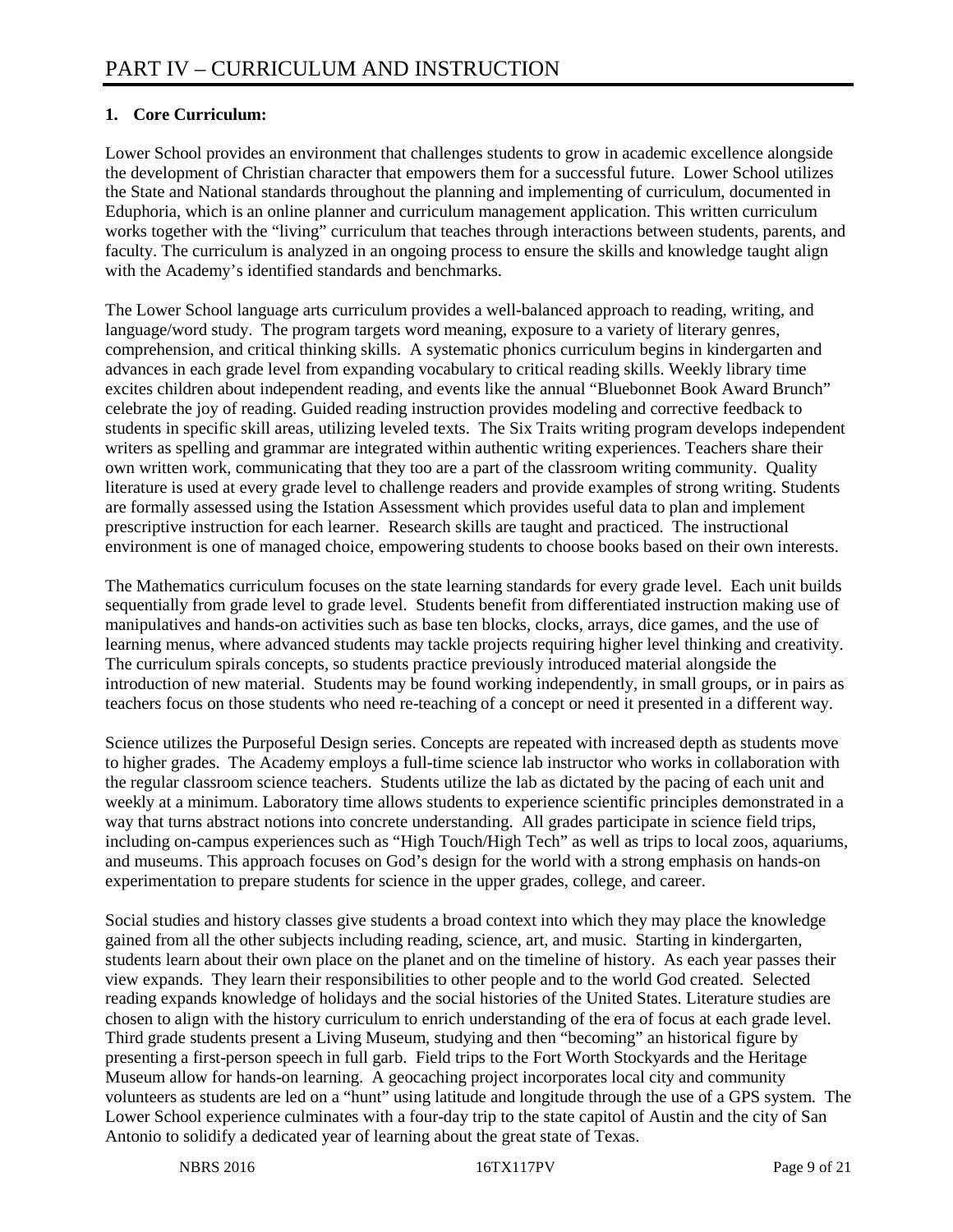#### **2. Other Curriculum Areas:**

Beyond the core curriculum, Fine Arts, Physical Education, Foreign Language, and Technology are provided to all Lower School students. Additionally, all Academy students take Bible as a fifth core curriculum subject. Each of these subjects supports academic achievement as they support brain development and opportunities for students to explore their areas of individual talent. Each unit of instruction is designed to fulfill the Texas Essential Skills and Knowledge for its subject area. Each lesson includes elements from each of the four strands and is documented in an electronic lesson plan, Eduphoria.

Lower School students have a dedicated Bible class period each day. Students are taught Bible stories utilizing illustrated children's Bibles at the Kindergarten and 1st grade levels. Beginning in 2nd grade, students have their own Bible as a textbook for class and to use for personal, devotional reasons. Biblical stories are studied in detail. Spiritual lessons are drawn from each story for the purpose of applying the principles of God's Word to everyday life and learning. Students memorize Bible verses and passages weekly as they learn and take to heart the meaning and lesson within the words. The Lower School student body meets in a weekly chapel assembly to create community and study the Bible as they worship through song and prayer. Chapel lessons emphasize the application of honorable character traits such as kindness, cooperation, love, initiative, and self-control.

The Fine Arts department offers support and training in vocal (choir and honor choir) and instrumental music (recorder), 2-D and 3-D visual arts, and drama, with opportunities for students to participate in a wide array of competitions - including Private School Interscholastic Association, ACSI, Texas State Fair Art Competition and Collin County Art Show - and public performances. Music students learn theory and integrate singing, playing instruments and hand motions. Each grade level in Lower School presents at least one public performance: 1st/2nd Grade Christmas Program, 3rd Grade Spring Program, 4th Handbell Concert, 4th Recorder Concert, and 4th/5th Honor Choir. Lower School students attend art weekly and music 2 times a week. Sixty-five lower school students – over 25% - are engaged in private music or vocal instruction offered during the school day.

Lower School students practice conversational Spanish by immersion one hour each week. Through the study of Spanish, students gain global perspective and the opportunity to interact with different cultures. Additionally, this experience provides a basis for future formal academic study of either Latin or Spanish for high school credit. Students learn about different food, customs, ideas, art and music through research projects, crafts, and holiday celebrations. Language skills are also exercised through community service opportunities with Spanish-speakers at Cornerstone Baptist Homeless Ministries.

All Lower School students participate in Physical Education two times each week for forty-five minutes at a time. All classes include instruction in health as well as advice on nutrition, physical activity, and habits of general well-being. Through daily classroom activities, the students are taught responsibility, honesty, integrity, self-direction, social interaction and a general hierarchy of terms and skills. Low organized activities like scooter relays and intermediate and advanced games such as actual basketball or soccer games all aim to instill a love for sports and an active lifestyle. Students also learn life skills that include working with teammates and good sportsmanship.

Technology is offered in the Lower School in a lab setting, with classroom teachers and the Lower School Technology Specialist collaborating to provide content-based projects. Students use Microsoft Word, PowerPoint, Excel, and Pixie 4, as well as numerous educational websites for instruction. iPads are used as both consumption and creation devices. All Lower School students attend technology class twice a week to develop skills in reading assessment and intervention as well as project creation which integrates classroom content with 21st century skills. Two iPad carts and two Mac Book carts are available for checkout in the classroom setting or in the library. Fourth grade students serve as "anchors" for a school news production called "Good Morning, LCA!" that is aired weekly in all Lower School classrooms. Students highlight the events and achievements of the week. It is an effective avenue for the growth of confidence and leadership skills in fourth graders.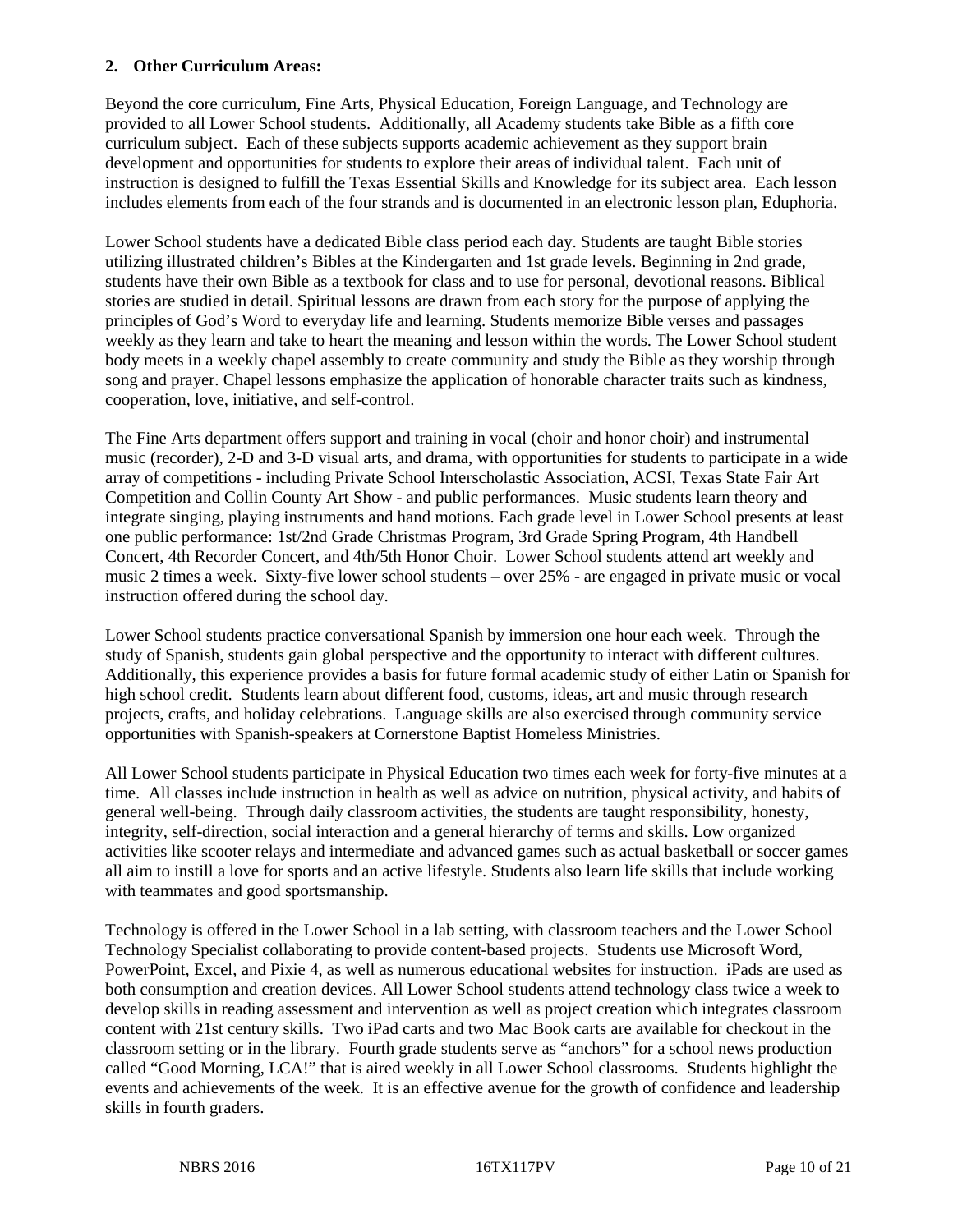#### **3. Instructional Methods and Interventions:**

An important part of the academic mission at Legacy is to meet the diverse and individual needs of all students. The Lower School faculty has extensive training in the implementation of differentiated instruction practices and methods. Teachers know students by name and need. The Lower School team begins learning each child's individual strengths and needs from the very start of his or her academic career through parent questionnaires and meetings, teacher recommendations, and entrance testing including the WISC (a cognitive abilities test) and the WIAT (an academic achievement test). Classroom teachers are empowered to address individual needs and implement necessary actions to ensure success of all students. Once a teacher understands the learning style and cognitive level of each student, the instructional path is tailored for that learner. A combination of whole group, small group, and individualized instruction is provided daily. In language arts, for example, teachers use the Daily Five method and guided reading groups to promote independent learning through a balanced literacy approach. Teachers have access to a variety of leveled texts in the Guided Reading Library. Students needing more explicit and direct reading instruction participate in the Fountas and Pinnell Leveled Literacy Intervention program in the Success Center. The Success Center offers students additional instruction and resources to ensure high-level learning and achievement. When a student exhibits a special learning need, instruction is evaluated and tailored to meet that need. In addition to reading support, the Success Center supports students by re-teaching math skills, guiding students in finishing incomplete work, or simply serving as a quiet place for an assessment. Lower School also offers instructional support through in-house specialists trained in the areas of dyslexia and speech language therapy. These specialists provide weekly or bi-weekly instruction to students in need.

Differentiating instruction includes meeting the needs of accelerated learners. As students master standards, accelerated instruction is implemented and extensions to learning are provided. Students are encouraged to use their unique academic gifts through various enrichment activities. Fourth grade students extend their math-mindedness in project-based learning activities at the Success Center. Clubs and academic competitions, such as PSIA, provide additional learning extensions to daily instruction which challenge high-achieving students. Individuals may extend their learning in the classroom with tailored projects utilizing tablets or computers for research, media presentations, filming, photos, and more. Lower School is equipped with the best technology devices and teaching tools to maximize learning, including student and teacher iPads, MacBooks, document cameras, and SMARTBoards. All students are encouraged to use their unique gifts to grow and learn. Lower School students are celebrated as individuals and seen as part of God's great design.

#### **4. Assessment for Instruction and Learning and Sharing Assessment Results:**

Lower School instruction is continuous, focused on growth, identifies and pursues long-term goals, and progresses towards college and career-readiness. Data from a variety of sources is used by teachers and administrators for decision-making regarding instruction and student achievement, including third-party testing for entrance and placement, curriculum-based testing, and standardized testing. Over the past eight years, performance has been reviewed annually in light of student outcomes.

The Iowa Assessments are administered each spring. The principal and Lower School classroom teachers review their results by classroom and grade level and discuss areas of strength and weakness and plans for improvement before summer break. Results are mailed home over the summer with a letter from the Principal overviewing results and providing support for interpreting individual results. Families are invited to contact the principal to discuss their child's results personally. Families of students falling below the 50th percentile in Reading or Mathematics are provided with suggestions for summer intervention. When school starts again, academic growth as measured by assessments is a focus of pre-service teacher meetings. Workshops are conducted on campus to identify areas of strength as well as areas that need improvement.

Teachers use common grading and reporting policies, processes, and procedures based on clearly defined criteria that represent each student's attainment of content knowledge and skills. Stakeholders are aware of these systems, and they are regularly evaluated by the staff. Faculty utilize multiple measures, including formative assessments, ongoing modification of instruction, and data for possible curriculum revision. Professional development includes training in the areas of data interpretation of standardized test scores as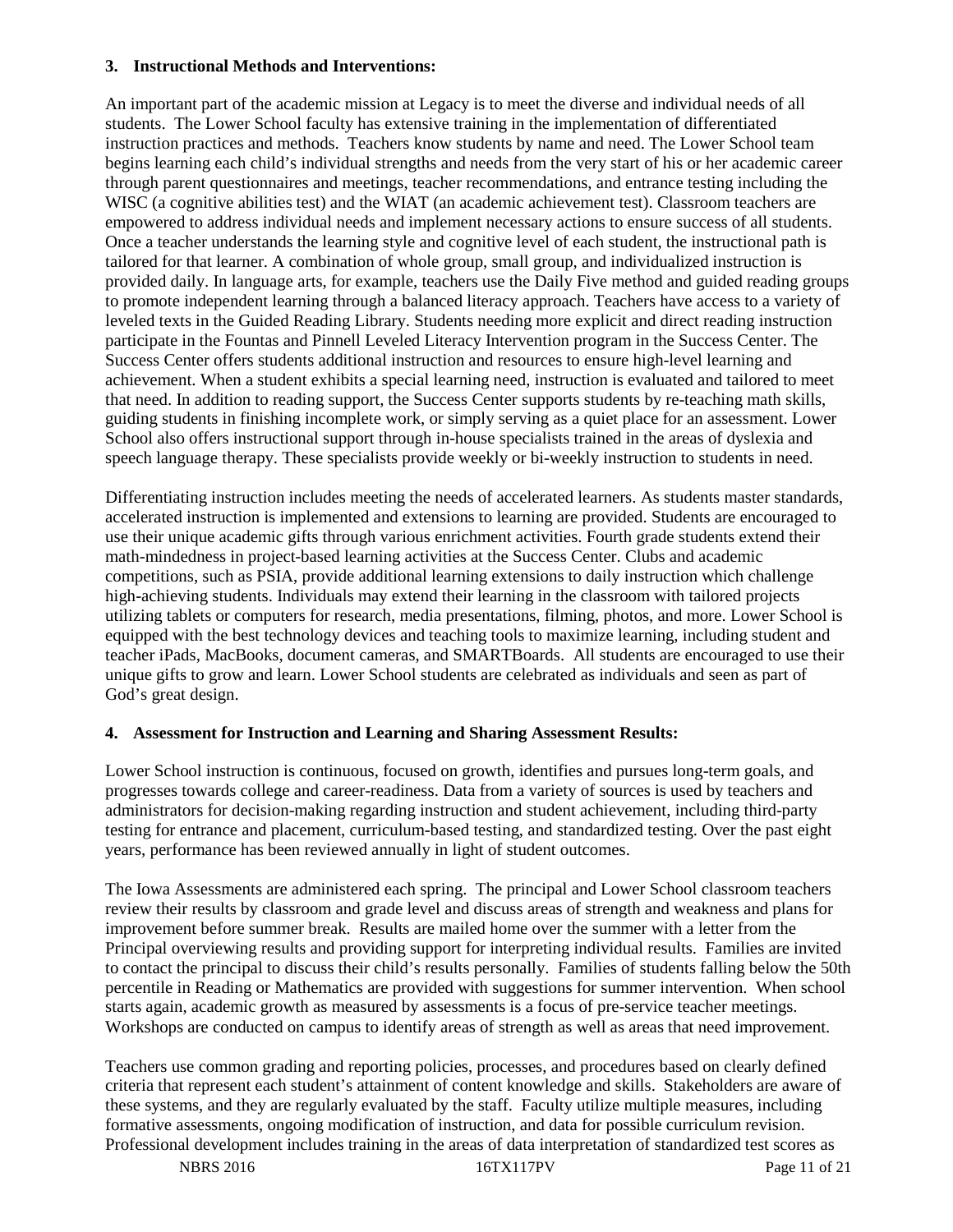well as using individual and class average data from curriculum testing as recorded in Renweb. School personnel systematically and continuously use data to identify unique learning needs of all students at all levels of proficiency. This allows teachers to provide and/or coordinate individualized learning support services for all students. Mean scale scores in both reading and math have increased for the past five years. This trend speaks to the effectiveness and consistency of Lower School instruction and curriculum.

Families are informed of their children's learning progress through multiple means, including options that can be initiated from the parent side. Renweb, an online gradebook, can be accessed at any time by parents and students, and automated notices are triggered by parameters that can be tailored by parents (zeros, failing grade, excessive tardies or absences). Parent-teacher conferences are not isolated to predetermined days but are available by appointment as need arises. Communication solidifies the learning experience as a connection between home and school and is accomplished by means of formal and informal meetings, written communications, social media, and participation in school events.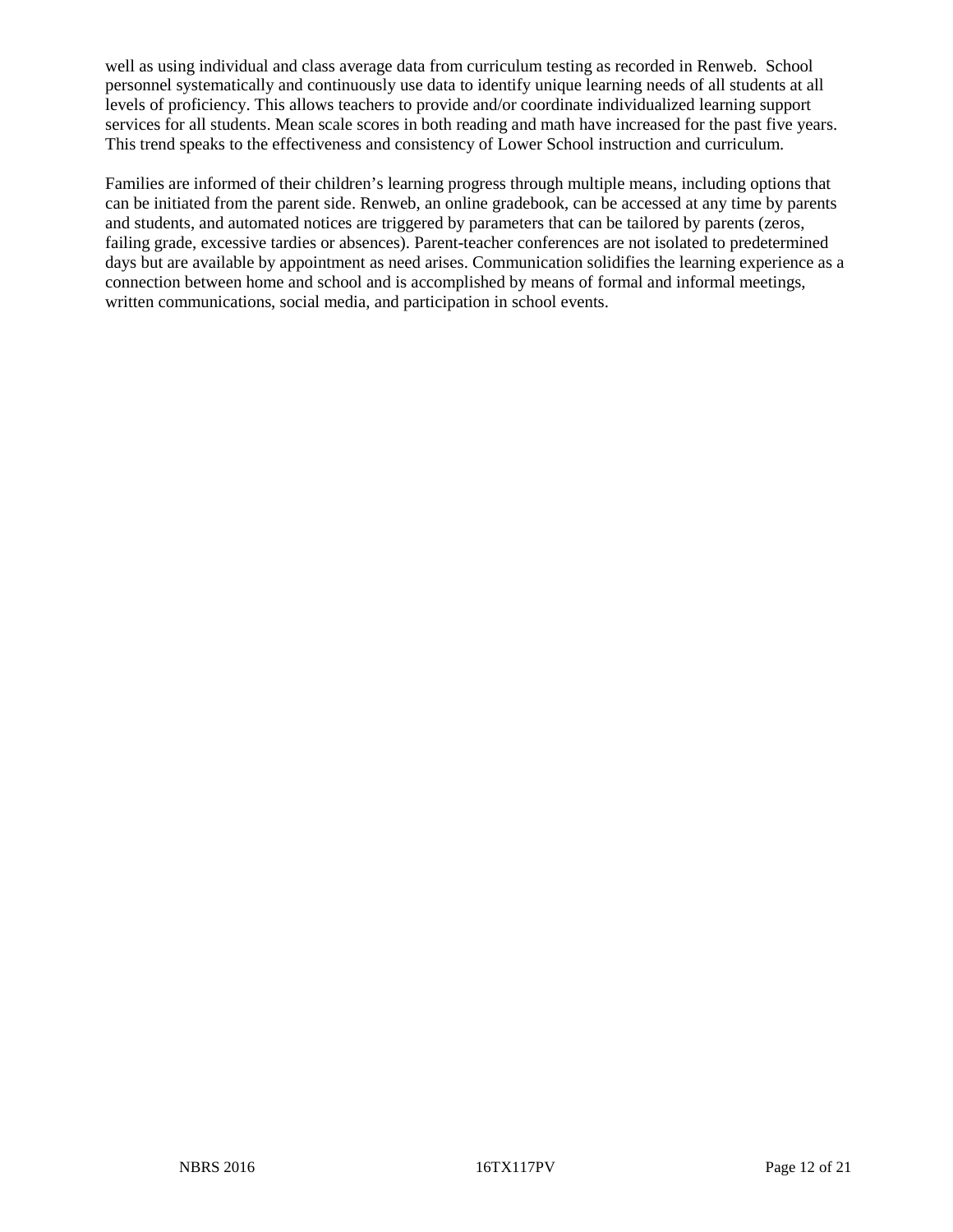## **1. School Climate/Culture:**

High standards and positive expectations are essential in engaging and motivating students in Lower School. The college-prep mentality begins in Lower School as students watch the daily additions of pennants displaying senior names and their college acceptances on the "College Wall." Small studentteacher ratios enhance productivity of classroom instruction and opportunity for teachers to motivate students based on personal relationship. Technology and extracurricular clubs such as Robotics and Chess Club are leveraged to foster academic engagement. End of year award ceremonies celebrate academic achievements of students, including special recognitions like Duke TIP 4-6 and academic competitions like Private Schools Interscholastic Association (PSIA).

Social engagement and emotional well-being are both predictors of academic success, so strategies that foster relationships between students, families and the school faculty are prioritized. Social media helps the Lower School community celebrate Upper School away game victories in real time. School walls are covered in student artwork and photo posters of students performing, playing, studying, and helping others. Students are daily welcomed to school by smiling administrators, teachers and student volunteers. Lower School homerooms "buddy" with Varsity Football players and cheerleaders and are visited by Upper School Buddies twice a month. Buddies familiarize new students with new friends and a new school. Weekly chapel services provide a common touchpoint for positive biblical principles and character traits. Fourth grade students read "How Full is Your Bucket" and practice "filling each other's bucket" by writing and posting compliments on paper water drop cutouts, and they look forward to their chance to be an anchor person on the media production of "Good Morning LCA!" produced totally in-house, complete with weather reports and school news.

A school students look forward to attending is a school where teachers enjoy working, as attested to by a low teacher turnover rate. Named a "Best Christian Workplace" for 2012-13 based on teacher survey responses, teachers and staff meet monthly for an academy-wide catered lunch where birthdays, successes and compliments are publicly shared by the headmaster. Teachers are supported in developing God-given talents through the Gallup StrengthsFinder assessment and training and are treated as respected professionals through appropriate autonomy, quality professional development with significant budget support and teacher choice, and minimal non-teaching duties. Open, two-way communication between administration and faculty is facilitated by regular weekly meetings. "Moms in Prayer" send teachers notes letting them know they were prayed for by name and the Parent-Teacher Fellowship (PTF) bestows a token of gratitude to teachers almost weekly, fostering a positive, rather than adversarial, dynamic between teachers and parents. Every other week, teachers gather for devotions to be encouraged from the Bible together.

## **2. Engaging Families and Community:**

Lower School is committed to providing a school where families and students can be actively engaged in the local, national and international community. This work is most evident through Legacy Service Organization (LSO). LSO starts in Lower School with projects for the whole family with service partners that are appropriate for developing and practicing Christian compassion, empathy, patience, and philanthropy. Community outreach extends beyond the city of Frisco where the school is physically situated. Families and students engage locally, nationally and internationally to develop a global perspective and a social conscience. Lower School families serve the local community of Frisco through the Frisco Flyers Special Olympic Team, Frisco Independent School District outreach programs, and the Frisco Family Services Food Bank. As the only private Christian school in Frisco, students and families are deliberate in showing support and partnership with local community outreach programs. Other partners in the greater Dallas area are Buckner International, Cornerstone Baptist Homeless Ministries, and Cornerstone Ranch home for disabled adults. Lower school classrooms "adopt" children in these ministries and provide birthday boxes, Christmas presents, meals, food drives, and party supplies to their families. Lower School families are able to go as a family to serve the homeless at Cornerstone Baptist Church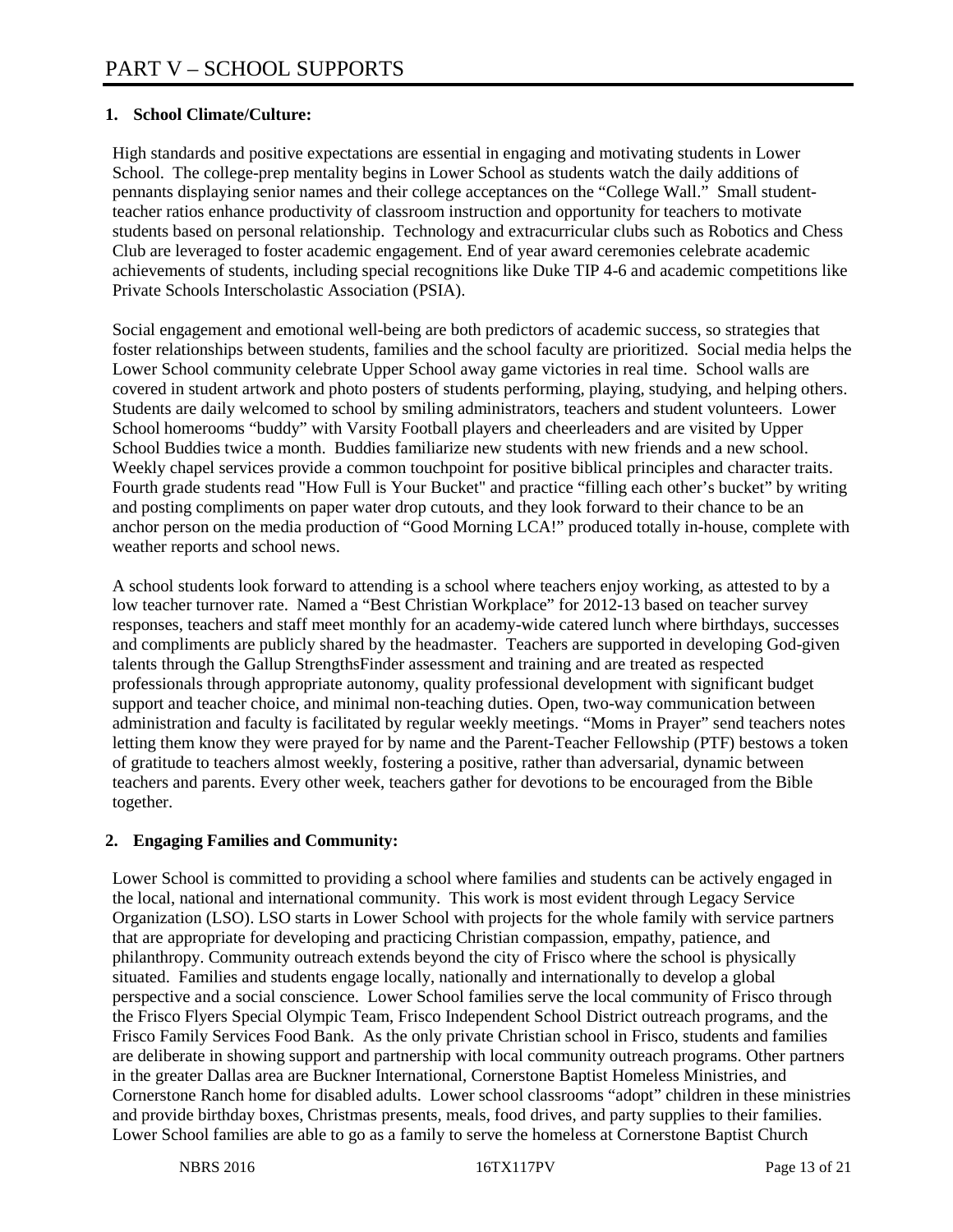preparing meals. Service partnerships are established through a very deliberate process to ensure that they meet school goals for encouraging a mindset of lifelong service. The positive impact of the school's community service was a leading factor in it being named "Large Non-Profit Organization of the Year" for Frisco, Texas, in 2013.

Activities that support a sense of belonging for families directly support student success by improving student engagement, a significant factor in academic success. The fourth grade history trip to Austin and San Antonio is one such activity. One purpose of this trip is to build citizenship and understanding of the nation and state's history. Academy athletic events, ceremonies and fine arts performances are highly valued social gatherings for Lower School students and families, and teachers regularly attend with their own families. Grade level events such as pet shows and chili cook-offs work together to develop and grow a sense of community within in the school that overflows into the lives of those around the Academy. Academic events like "Poetry Café," "Math Night" and "Curriculum Night" also serve as an opportunity for families to gather together at school.

# **3. Professional Development:**

At Legacy Christian Academy Lower School, staff development and professional growth are not only expected but eagerly anticipated by faculty and staff. As a member of the Executive Leadership team of the Academy, the Lower School Principal prepares in-service training each year according to the goals set for the coming school year. Technology, curriculum alignment, Biblical worldview, writing quality assessments, and standardized test data analysis are examples of training goals set forth in recent school years. Faculty and staff attend monthly on-campus training determined by these campus goals. The yearly budget is more than adequate for every faculty member to attend training every year. Last year, every grade level team in K-4 attended a workshop. Each year, all new teachers are involved in a dedicated inservice week which includes training in "Love and Logic" for classroom management, and all teachers are provided training in StrengthsFinder, a tool developed by Gallup that encourages focusing on talent to accomplish individual and organizational goals.

Lower School faculty meet with the Principal every spring to determine professional strengths and weaknesses, including personal professional development goals. To meet these personal goals, faculty and staff are highly encouraged to seek out professional development opportunities off campus and online. Faculty are allowed three professional days to attend training and more can be approved by the principal. Training regularly includes master teacher observations, local, regional and state workshops and conferences, and Region X training. Faculty pursue development not only in specific subject areas of teaching, but also in the practice of teaching, such as implementing technology and improving classroom management. Technology is a focus in the Lower School, and so is technology training. Just three years ago, 20% of the faculty and staff spent one week at the International Society for Technology in Education conference, immersed in the combination of education and technology. Faculty are encouraged to share their experiences and what they have learned with other Lower School faculty.

Student outcomes are also a tool used to analyze the type of training needed by teachers. All Lower School students take the Iowa Assessments each spring. The principal meets with faculty to review the scores and find areas of improvement. These findings assist the teacher in discovering new areas of learning and staff development to search out. This year's Lower School on-campus training has included data analysis for Iowa Assessments for all Lower School classroom teachers.

## **4. School Leadership:**

Each level of Legacy Christian Academy's administration has an accountability process in place which supports the school's purpose and gives direction for professional growth for all staff. The governing school board at Legacy Christian Academy consistently protects, supports, and respects the autonomy of school leadership to accomplish goals for achievement and instruction and to manage day-to-day operations of the school. The principal is the instructional leader of the school/program, and she supervises all faculty and staff.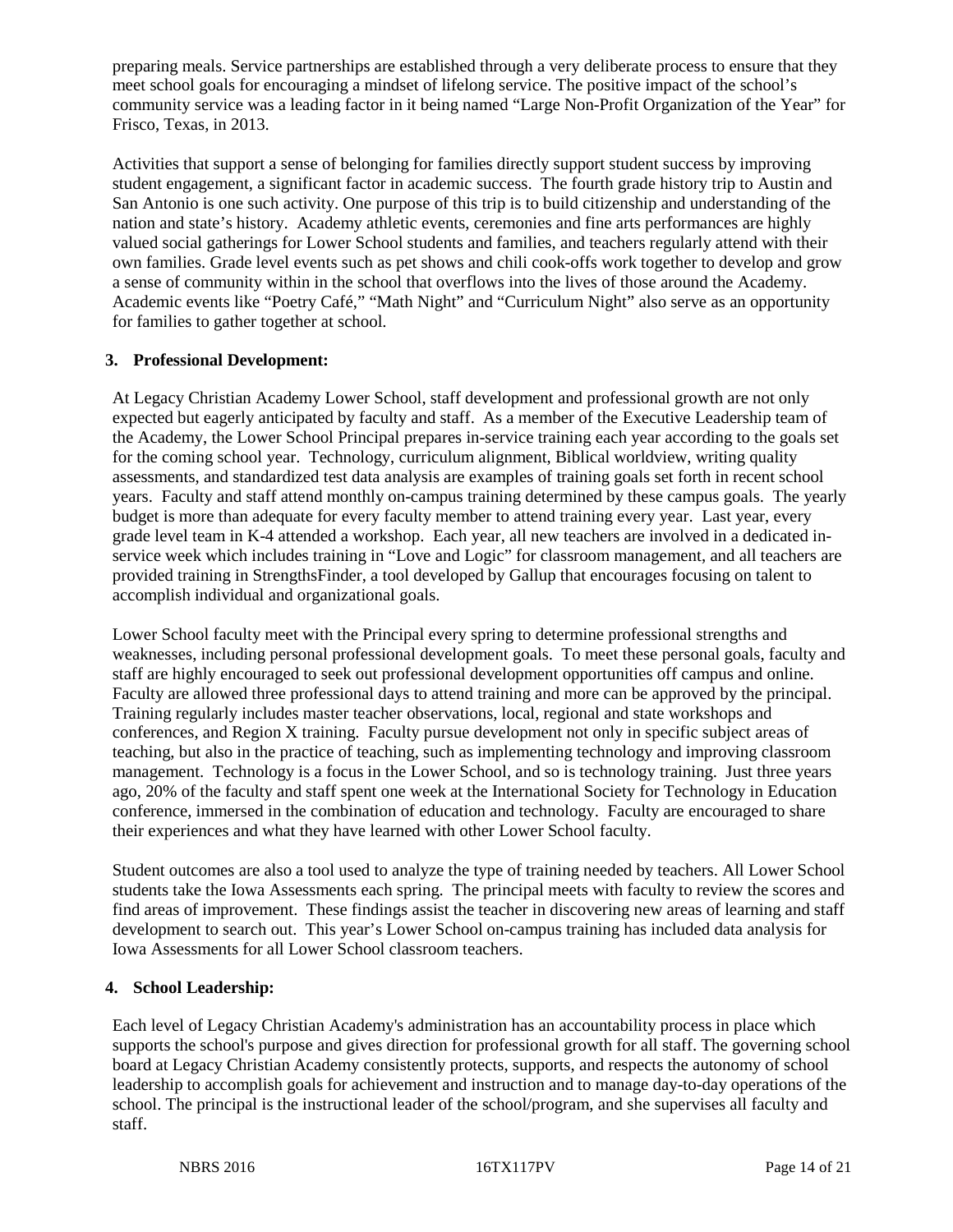Leaders and staff decisions and actions support the mission statement in providing proper facilities and teacher support to foster student success. Schedules are planned with the goal of maintaining a balance among academics, athletics and fine arts events. They encourage, support, and expect all students to be held to high standards by offering coursework that provides age-appropriate preparation with a view toward college. All stakeholders are collectively accountable for student learning through planning, assessing and evaluating progress as part of the learning environment. School leaders actively and consistently support and encourage innovation through using the latest technology in the classrooms, collaborative projects, shared leadership and professional growth in workshop attendance, outside reading assignments for all staff members, professional learning communities within the school atmosphere, and outside networking with other professionals.

Legacy Christian Academy communicates effectively with appropriate and varied representatives from stakeholder groups and provides opportunities for stakeholders to shape decisions which include parent feedback from surveys, minutes from board meetings, student council meetings, and staff feedback. School leaders are proactive and persistent in their efforts to present a strong sense of community and ownership.

Supervision and evaluation processes are consistently and regularly implemented at Legacy Christian Academy through observation and evaluations using administration and peers. High expectations for teachers are supported through professional partnerships, collaboration, joint planning times and principal/lead teacher planning. The results of these processes are analyzed carefully through the use of a rubric and reports to insure student learning.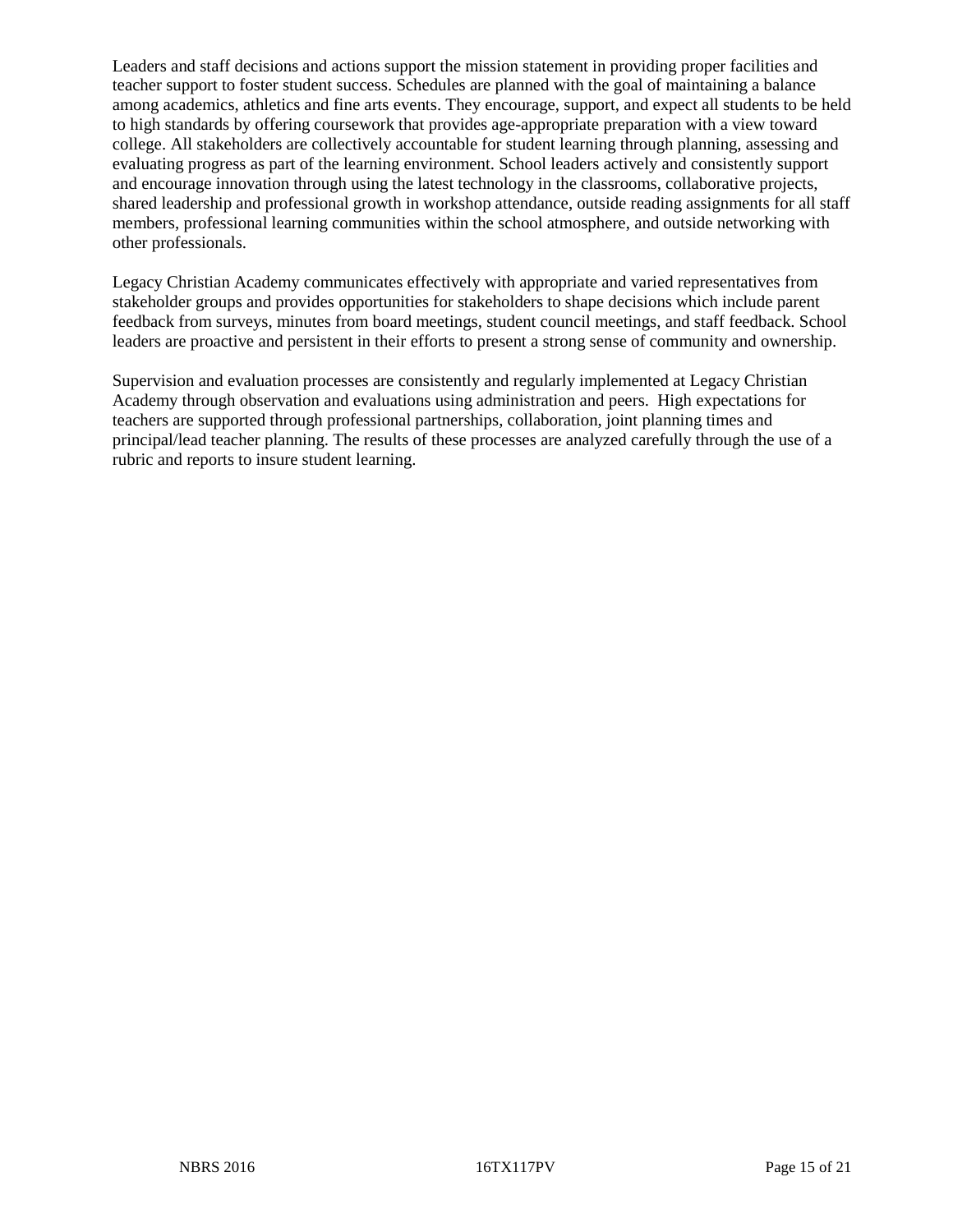The most influential practice of Lower School is its commitment to building positive relationships. Lower School focuses on what Jesus identified as the two greatest commandments: "Love the Lord your God with all your heart and soul and mind and strength," and "Love your neighbor as yourself." This love takes the form of deliberate positive relationship-building with students, parents, faculty and staff. This model is topdown and outwardly focused. Schools are about learning, and children are most free to learn when they know they are loved by the adults in their lives. To do so well requires intentionality, diligence, and creativity.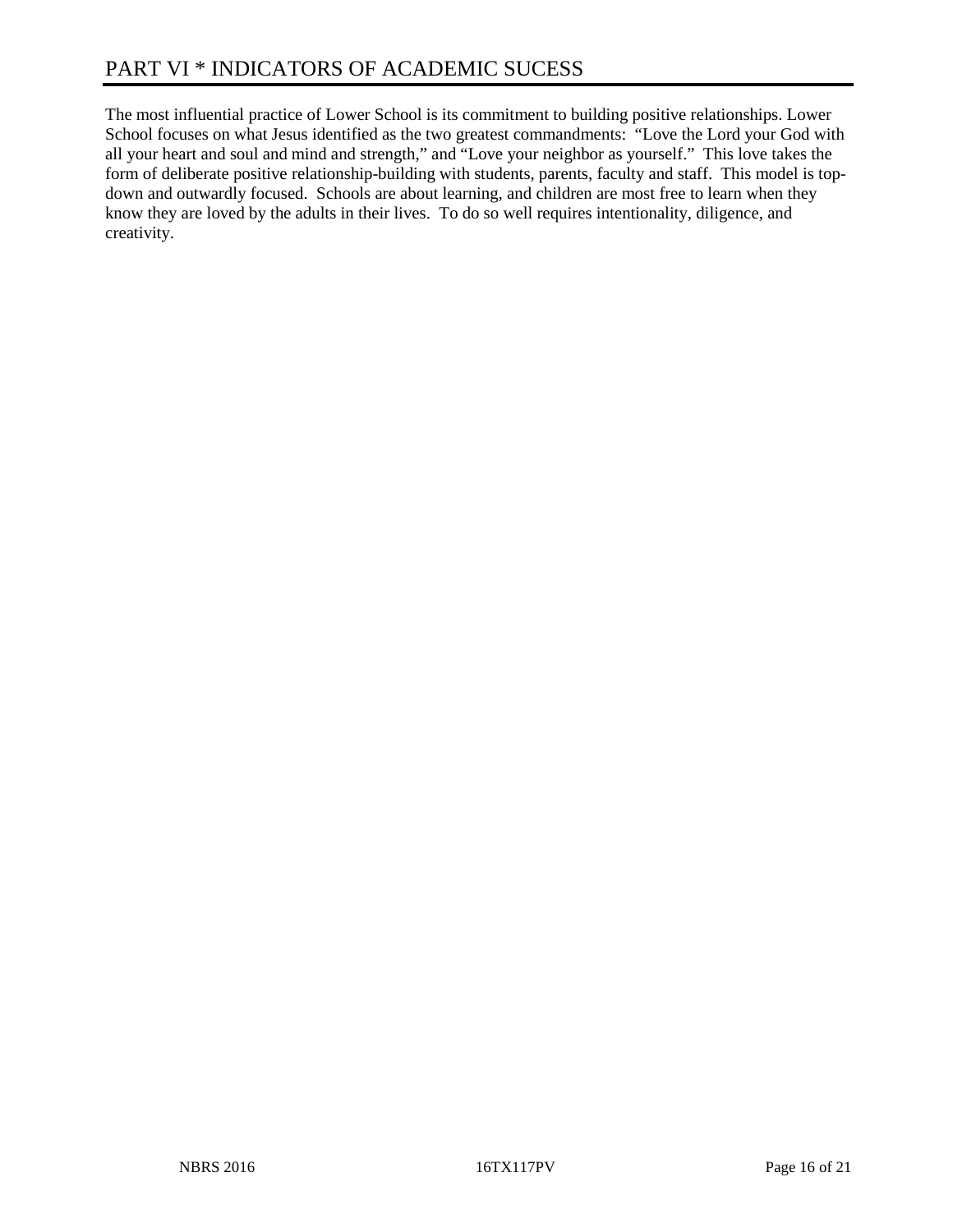# PART VII - NON-PUBLIC SCHOOL INFORMATION

1. Non-public school association(s): Christian

Identify the religious or independent associations, if any, to which the school belongs. Select the primary association first.

| 2. | Does the school have nonprofit, tax-exempt $(501(c)(3))$ status?                                       | Yes X   | No. |
|----|--------------------------------------------------------------------------------------------------------|---------|-----|
| 3. | What is the educational cost per student?<br>(School budget divided by enrollment)                     | \$12013 |     |
| 4. | What is the average financial aid per student?                                                         | \$5437  |     |
| 5. | What percentage of the annual budget is devoted to<br>scholarship assistance and/or tuition reduction? | 1%      |     |
| 6. | What percentage of the student body receives<br>scholarship assistance, including tuition reduction?   | 43%     |     |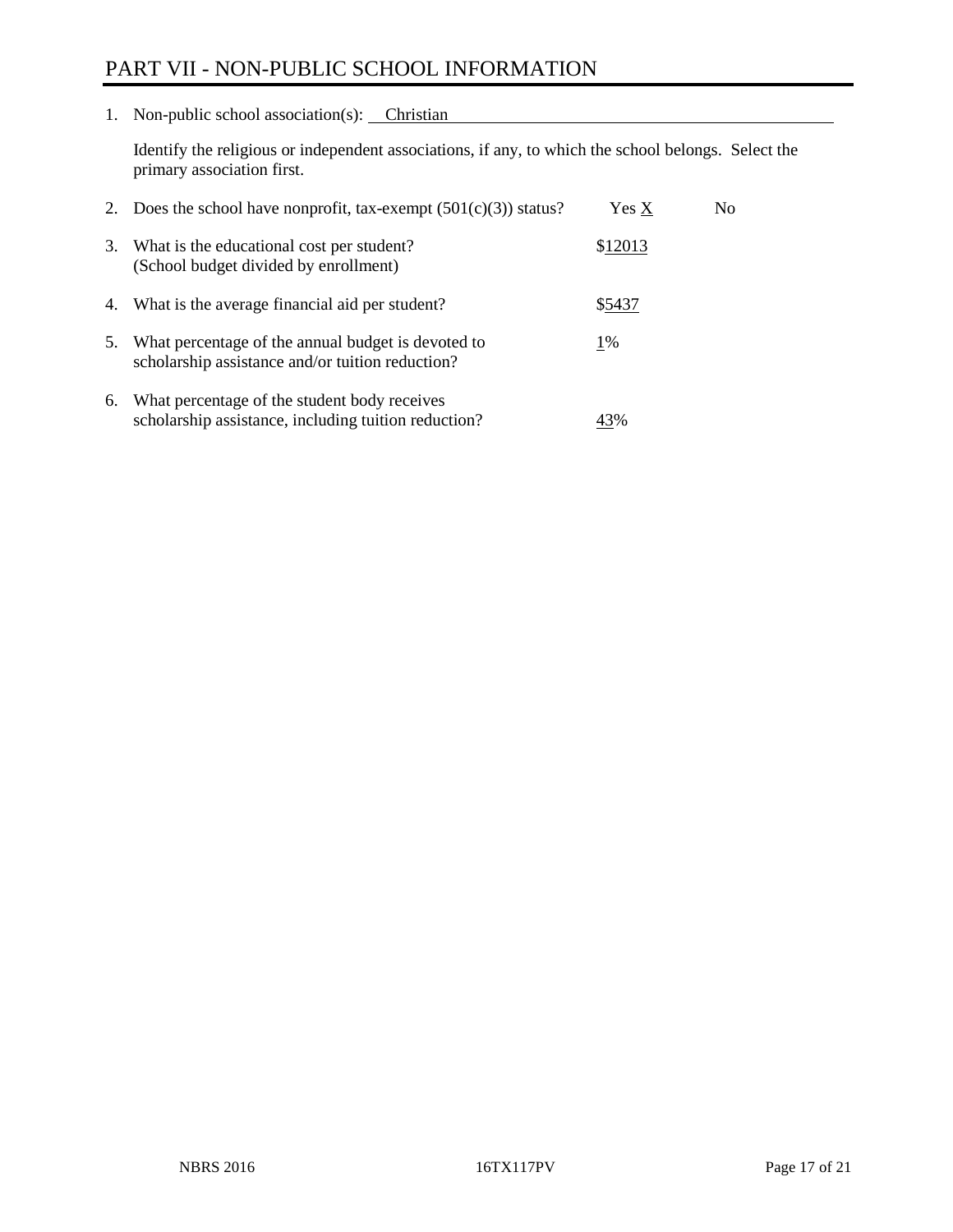| <b>Subject:</b> Math                   | <b>Test:</b> Iowa Assessments Form |
|----------------------------------------|------------------------------------|
|                                        |                                    |
| Grade: 3                               | <b>Edition/Publication Year:</b>   |
|                                        | 2011                               |
| <b>Publisher:</b> Riverside Publishing | Scores are reported here as:       |
|                                        | Scaled scores                      |

| School Year                                | 2014-2015 |
|--------------------------------------------|-----------|
| Testing month                              | Apr       |
| <b>SCHOOL SCORES</b>                       |           |
| <b>Average Score</b>                       | 207.1     |
| Number of students tested                  | 54        |
| Percent of total students tested           |           |
| Number of students alternatively assessed  |           |
| Percent of students alternatively assessed |           |
| <b>SUBGROUP SCORES</b>                     |           |
| 1. Other 1                                 |           |
| <b>Average Score</b>                       |           |
| Number of students tested                  |           |
| 2. Other 2                                 |           |
| <b>Average Score</b>                       |           |
| Number of students tested                  |           |
| 3. Other 3                                 |           |
| <b>Average Score</b>                       |           |
| Number of students tested                  |           |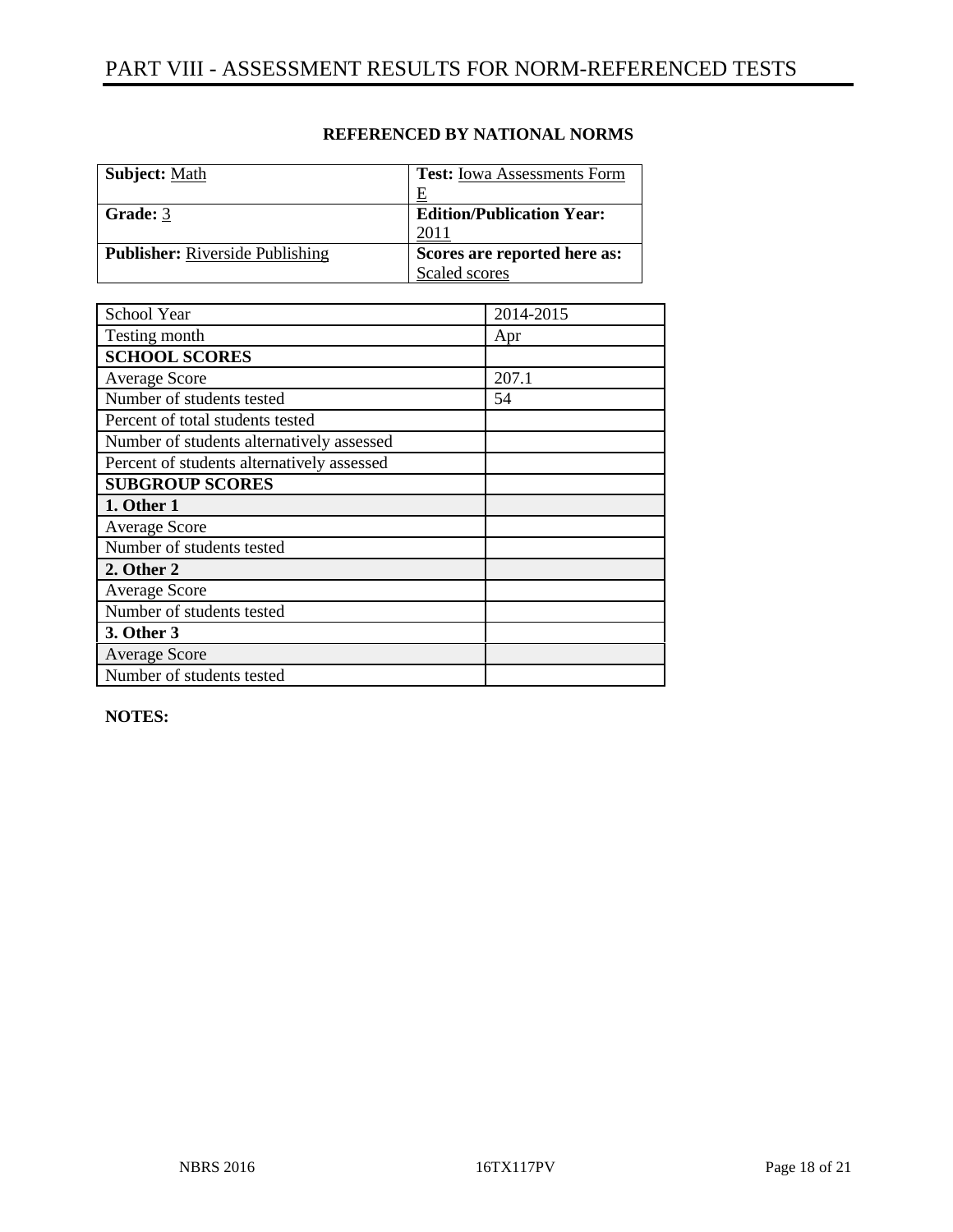| <b>Subject: Math</b>                   | <b>Test:</b> Iowa Assessments Form |
|----------------------------------------|------------------------------------|
|                                        | E                                  |
| Grade: 4                               | <b>Edition/Publication Year:</b>   |
|                                        | 2011                               |
| <b>Publisher:</b> Riverside Publishing | Scores are reported here as:       |
|                                        | Scaled scores                      |

| School Year                                | 2014-2015 |
|--------------------------------------------|-----------|
| Testing month                              | Apr       |
| <b>SCHOOL SCORES</b>                       |           |
| <b>Average Score</b>                       | 220.9     |
| Number of students tested                  | 44        |
| Percent of total students tested           |           |
| Number of students alternatively assessed  |           |
| Percent of students alternatively assessed |           |
| <b>SUBGROUP SCORES</b>                     |           |
| 1. Other 1                                 |           |
| <b>Average Score</b>                       |           |
| Number of students tested                  |           |
| 2. Other 2                                 |           |
| <b>Average Score</b>                       |           |
| Number of students tested                  |           |
| 3. Other 3                                 |           |
| <b>Average Score</b>                       |           |
| Number of students tested                  |           |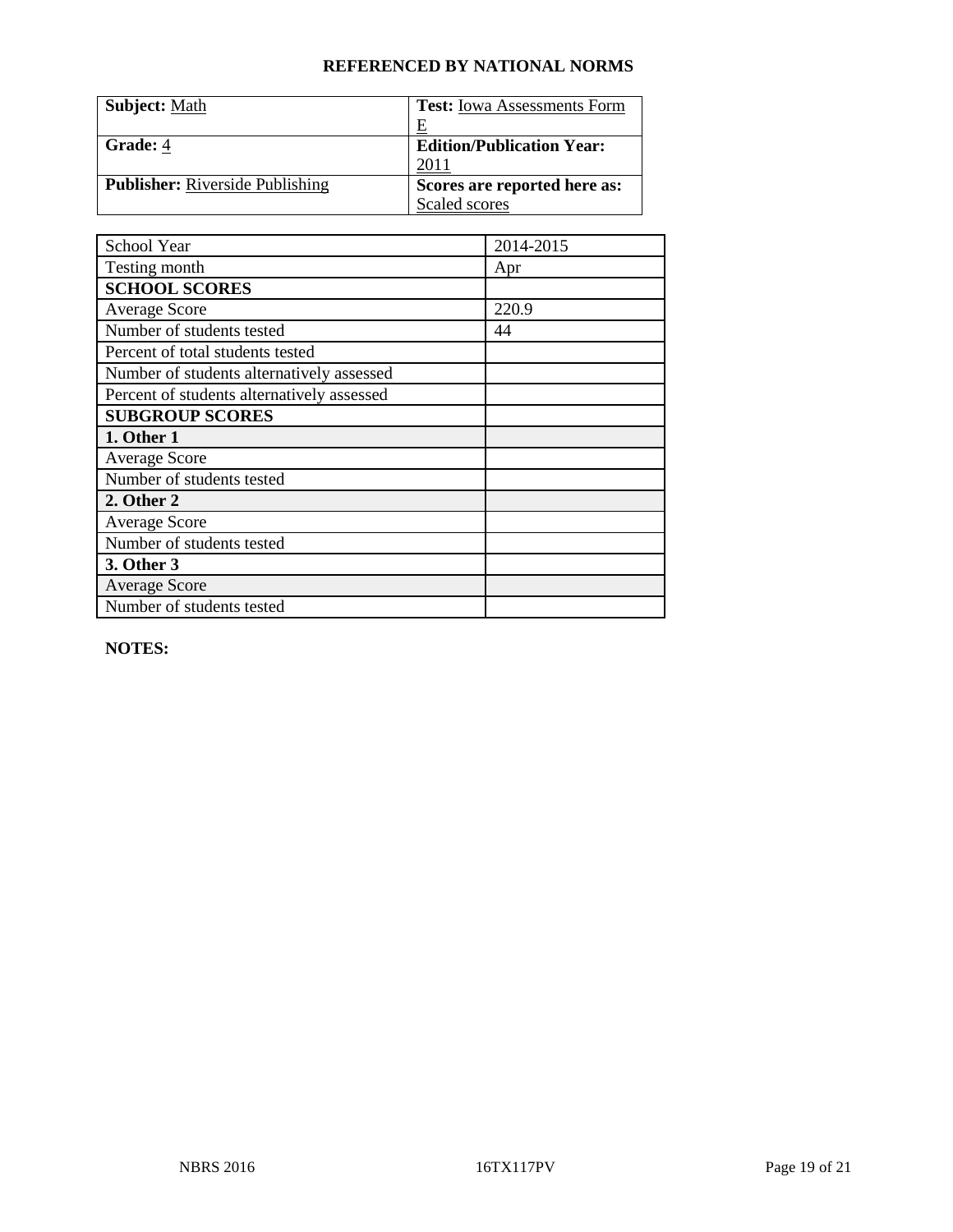| <b>Subject:</b> Reading/ELA            | <b>Test:</b> Iowa Assessments Form |
|----------------------------------------|------------------------------------|
|                                        | E                                  |
| Grade: 3                               | <b>Edition/Publication Year:</b>   |
|                                        | 2011                               |
| <b>Publisher:</b> Riverside Publishing | Scores are reported here as:       |
|                                        | Scaled scores                      |

| School Year                                | 2014-2015 |
|--------------------------------------------|-----------|
| Testing month                              | Apr       |
| <b>SCHOOL SCORES</b>                       |           |
| <b>Average Score</b>                       | 203.4     |
| Number of students tested                  | 54        |
| Percent of total students tested           |           |
| Number of students alternatively assessed  |           |
| Percent of students alternatively assessed |           |
| <b>SUBGROUP SCORES</b>                     |           |
| 1. Other 1                                 |           |
| Average Score                              |           |
| Number of students tested                  |           |
| 2. Other 2                                 |           |
| <b>Average Score</b>                       |           |
| Number of students tested                  |           |
| 3. Other 3                                 |           |
| <b>Average Score</b>                       |           |
| Number of students tested                  |           |